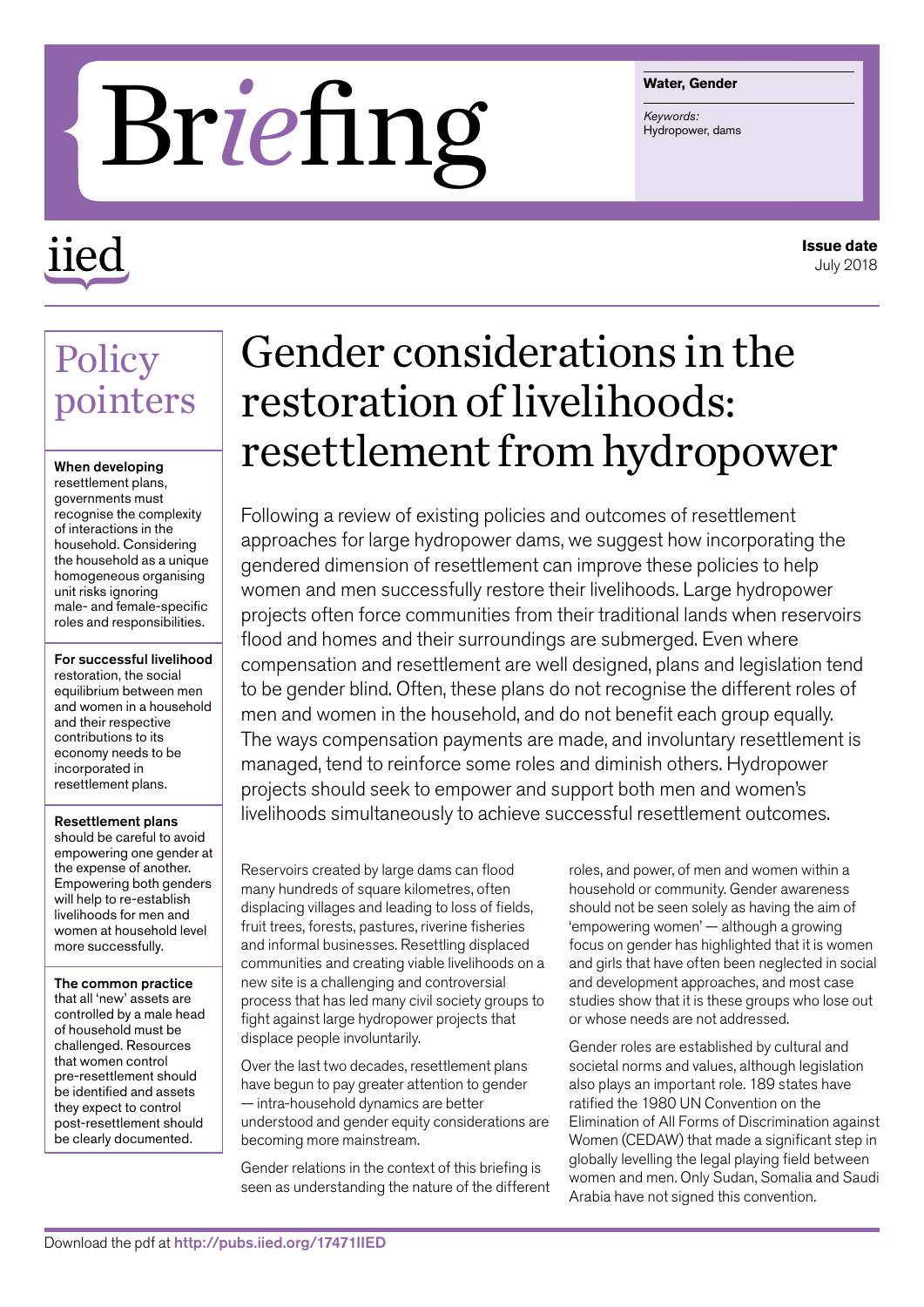However, in many countries practice has not followed legislation. One illustration of how legal adoption does not necessarily lead to changes in society's attitudes comes from Burkina Faso,

#### *Without a gendered approach, livelihood restoration neglects 50% of the household*

where 21% of people still assert that a man can force his wife into sexual relations against her will, only 10% of politicians are women, 63% of women have been excised (ie have experienced female

genital mutilation) and only 14% of women can sell their land compared to 32% of men. These trends are all shaped by customary norms and constraints.1 There is clearly a long way to go in changing attitudes and achieving gender equality even when countries have made legal commitments.

The UN Platform for Action, adopted by the Fourth World Conference on Women held in Beijing in 1995, laid the basis for gender mainstreaming in development discourse.2 Gender-focused research has now generated over 25 years of empirical evidence and a clear rationale for a gendered approach to development. In practice however, the gender dimensions of involuntary resettlement due to large hydropower dams remain insufficiently applied. Taking them more into consideration will help achieve better livelihood outcomes for affected people — both women and men.

#### Gender dimensions of resettlement

While resettlement has long been a controversial issue, gender disaggregation of impacts and needs for livelihood restoration has emerged more recently. Differential effects on men and

#### Box 1. Gendered compensation at Kandadji Dam, Niger (2013)

The compensation process at Kandadji Dam in Niger (first phase) saw women's fields inventoried, along with the men's, during the resettlement process. The government proposed giving one hectare of irrigated land in compensation for every ten hectares of rainfed land lost to the dam (irrigation land being more productive when intensively farmed). To calculate compensation levels, land cultivated by women was added to the land lost by men in each household. However, the reallocation was formally given to the household head (usually a man) and consisted of rice growing plots. These were unsuitable for the cash crops previously favoured by women. The government had planned to deliver market gardens for women but these were not built until four or five years after resettlement and were part of a parallel development plan, not part of the legal compensation package. During the consultation process, communities led by male representatives also rejected the proposal to establish separate bank accounts for men and women so that each could receive compensation payments. Compensation was then paid only to (male) heads of households.

women in livelihood improvement only became mainstream discourse in the 1990s,<sup>3,4,5,6</sup> when it was also documented for the first time.

Interactions within a household are complex and have developed over many years conditioned by societal norms — and they are turned upside down by resettlement. To take the example of farming, agricultural production may be carried out simultaneously on many plots by different family members producing either staple crops and/or cash crops for the household.7 The way revenue or produce then flows through the household is determined by differentiated gender roles in those communities. In households in Sahelian parts of West Africa, for example, men are expected to provide the main carbohydrate (rice, maize, millet, sorghum etc), while women often produce vegetables or cash crops and generate cash from stalls in markets, small livestock or from artisanal products. Women's activities are primarily responsible for financing the condiments and sauce, as well as children's clothing, school fees and medicines. In fishing communities, women are often exclusively responsible for marketing the fish that are caught largely by men.

During involuntary resettlement, these traditional roles are challenged in two principal ways. First, whose assets (or production) are compensated and how? Second, how are men and women's household roles and contributions affected differently in efforts to restore their livelihoods?

Compensation for lost production is usually paid to the household head, who is generally a man. Household assets, even in recent projects with support from multilateral development banks, have also been inventoried in the man's name (see Box 1) even when belonging to, or used by, women.

Much research has explored how the livelihoods of those affected are restored as part of the resettlement process, both in terms of documenting impacts and proposing frameworks and ways forward (for example, Cernea (2004),<sup>8</sup> Asian Development Bank<sup>9</sup> and World Bank Operational Policies,<sup>10</sup> International Finance Corporation etc, for example see Box 2). Much of this thinking applies to projects funded by lending institutions, however this covers less than 10% of dams under construction<sup>11</sup> and much less of it finds its way into national legislation and practice that affects the remaining 90% of projects.

In terms of restoring livelihoods, recent World Bank policies required that those subject to involuntary resettlement should be 'no worse off'. Yet this has already proved extremely challenging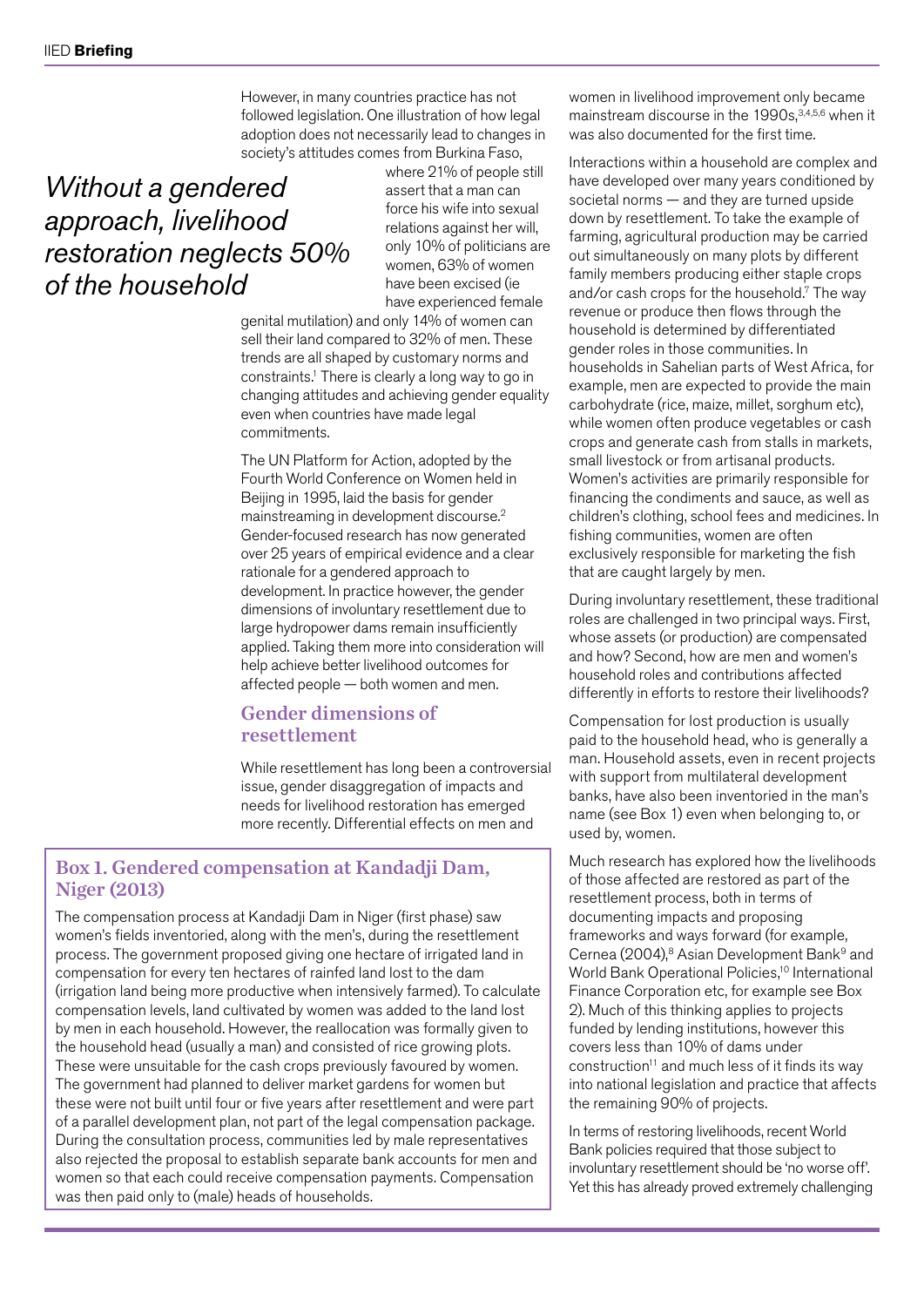to measure at household scale as local livelihoods are transformed during resettlement. It is an equally difficult task to find appropriate metrics to determine how male and female roles have changed, and whether for better or worse. Communities are in a perpetual state of social evolution and in these circumstances, Environmental and Social Management Plans should deliberately set out to empower both genders and offer complementary, but possibly divergent, development trajectories for both men and women post-resettlement. These programmes should specifically focus on maintaining diversity of incomes, which is one factor that increases resilience for local people, especially in semi-arid areas: if one income stream should falter for any one household, other sources of income may be able to pick up the slack.

#### Easy enough to rebuild infrastructure — harder to dictate social and cultural norms and rebuild livelihoods

Government programmes for resettlement and livelihood restoration tend to be blunt instruments. They often focus on infrastructure and physical assets: the tangible, visible parts of a resettlement programme (Level 1, see Figure 1). Many resettlement programmes around the world are successful at this basic level. Level 2 type activities — involving livelihood restoration, tenure security or benefit sharing — pose a greater challenge, this is despite lending institutions maintaining a focus on what are defined as

#### Box 2. Asian Development Bank — gender and resettlement

The Asian Development Bank adopted a gendered resettlement policy in 2003 to complement its 1995 resettlement policy and gender and development approaches. The policy was justified by the following observations (among others):

1. Gender disparities that already exist in society and the family tend to become aggravated at times of social and economic stress.

2.Women may not have land ownership and property rights.

3.Women work in the informal sector, such as agriculture and the collection of forest produce. They are equally concerned with sources of livelihood.

4.Women tend to have responsibilities for basic needs like fuel, fodder, nutrition, water and sanitation. Loss of these has a far greater impact on women than men.

5.Breakdown of community and social networks affects women more than men. Social networks are a source of help in times of crisis and provide security for the household.

6.Gender disparities embedded in social practices and traditions render women vulnerable to violence and stress. Any situation of economic and social distress creates more scope for violence against women, adding to their vulnerability.

Modified from Asian Development Bank (2003)9

'vulnerable groups' (which includes women-headed households). Politicians are often bemused that resettled people can still feel worse off than before, despite governments having provided modern houses, health clinics and school buildings (see Boxes 3 and 4).

Effective consideration of a gender-specific response (Level 3) requires restructured and more